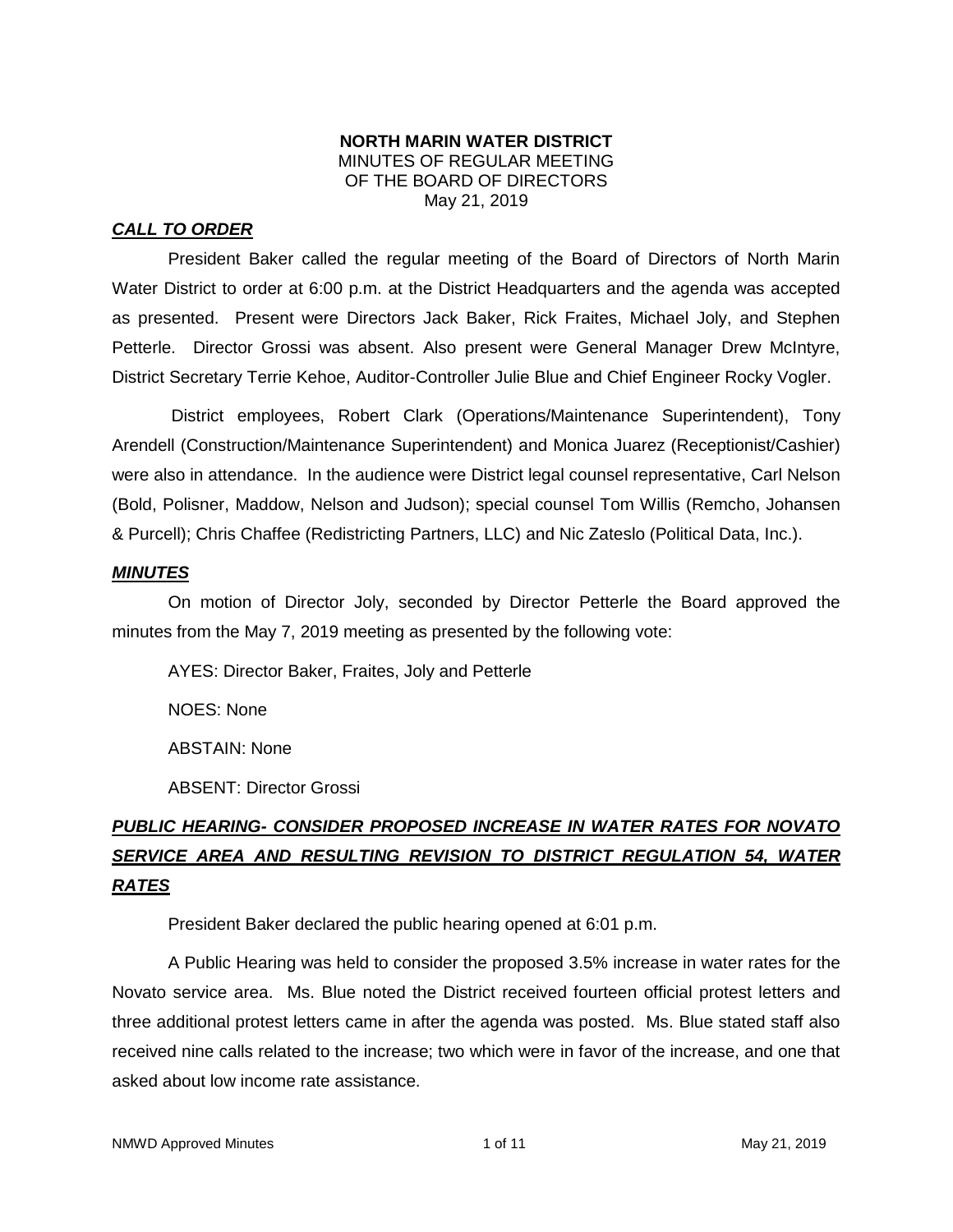Mr. McIntyre gave a presentation on the reasons for the rate increase. He noted the increase is needed to keep pace with higher water costs, ongoing infrastructure repair and replacement costs, maintaining competitive employee compensation, and continued increases in government regulations and permit fees. Mr. McIntyre also stressed the importance to maintain financial viability. Mr. McIntyre reminded the Board of the previous dashboard example where if we had no rate increase moving forward our reserve would be fully depleted within five years. He noted that it is important to increase the rates so that we do not dip into reserves that are needed for an unplanned expenses, or disasters. Mr. McIntyre added that the Russian River water cost has increased over the last ten years with an average increase of 4.4% and is projected at 6% in the next five years. Mr. McIntyre also explained that the cost of the Stafford Treatment Plant water is higher, but it is crucial to have a local source. He added the NMWD facilities, CIP projects, pipelines, tanks, pump stations, hydrants, treatment plants and lab are all part of our infrastructure. Mr. McIntyre reminded the Board that we have an office renovation project coming up soon, which includes a new laboratory. The \$19M cost of this project in 2017 was significantly higher than originally estimated, and the first phase scope has been reduced to \$12M to address the most critical elements. Director Joly asked how old the building is. Mr. Clark replied that the building was constructed in 1965 per the original drawings of the building.

Mr. McIntyre stressed that our cost to provide water service not only provides water at the tap but also provide water for fire protection. Director Joly added that it is important that our customers understand, that we absorb these costs. Director Fraites asked if the fire districts give us any break or help with the costs. Mr. McIntyre replied that NMWD is responsible for the tanks and hydrants but the fire districts do work with us. He added that upgrades are often done when new projects come online, and the developer picks up the cost and in return they get a more robust system and good insurance ratings. Director Baker asked if we wanted to build a smaller tank for our own reasons could the fire districts require us to build a larger one. Mr. Nelson replied that the fire districts could make it hard for the new development to be approved without adequate fire protection facilities.

Mr. McIntyre continued with his presentation. Director Joly commented that Recycled Water was a tough decision to make it; but it has added a new local source of supply. Mr. McIntyre added that Recycled Water production is now close to one-third of annual production achieved at Stafford Lake and is 10% of our summer demand. Director Fraites asked a question about Proposition 218 requirements and Mr. McIntyre reminded the Board that we are underway on a new water rate study and Prop 218 requirements will be reviewed again as part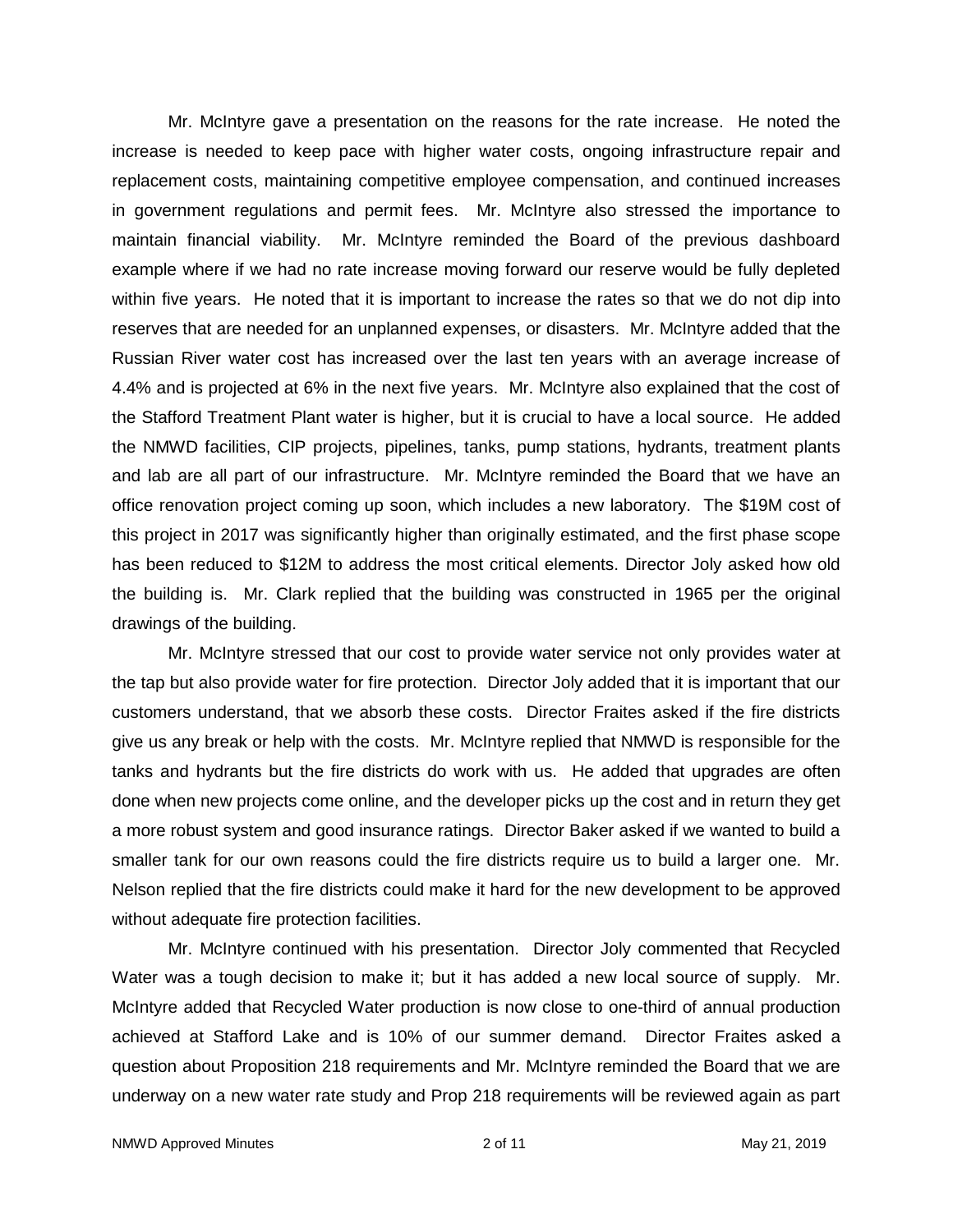of this study. Director Fraites inquired about pensions and retirement costs. Mr. McIntyre noted that the Districts pension costs compare favorably to that other similar agencies in the area. Ms. Blue stated that she had responded to Director Joly earlier on this same concern. She noted that we will be looking into a trust rather than just a reserve to reduce liability. Director Joly asked a question about different rate structures and noted that he is now aware that one customer group cannot subsidize another. Mr. McIntyre added that you have to be careful of where funds are obtained to support any low income rate assistance program as they have to come from revenue from other sources of income rather than water sales. Mr. McIntyre noted that the District can use revenue from grazing and cell tower lease agreements for example. Mr. Nelson added that some agencies can use property tax revenue, and there is a new initiative being considered at the state that may address this issue. Director Joly thanked Mr. Nelson for his comments.

Director Petterle stated he has been on the Board for eighteen years and he wanted to acknowledge the people who took the time to write the letters, adding that he wished they would come to the Board Meetings. He commented that by attending the meetings they could learn the information that was provided tonight and understand that a 3.5% rate increase is reasonable compared to other agencies such as MMWD and SCWA. Director Petterle stressed that he would hope in the future they would come listen and be a part of the process. Director Joly stated he supported Director Petterle's comments and added that no one wants to raise rates; but it is the Board's obligation to do what is right and meet our mission statement to provide a product we can be proud of.

President Baker closed the hearing at 6:30 p.m.

On motion of Director Petterle, seconded by Director Fraites the Board approved the 3.5% Novato water rate increase as presented by the following vote:

AYES: Director Baker, Fraites, Joly and Petterle NOES: None ABSTAIN: None ABSENT: Director Grossi

# *PUBLIC HEARING NO. 2 – CALIFORNIA RIGHTS ACT (CVRA) AND ELECTIONS CODE (ED) 10010:*

President Baker declared the second public hearing opened at 6:35 p.m.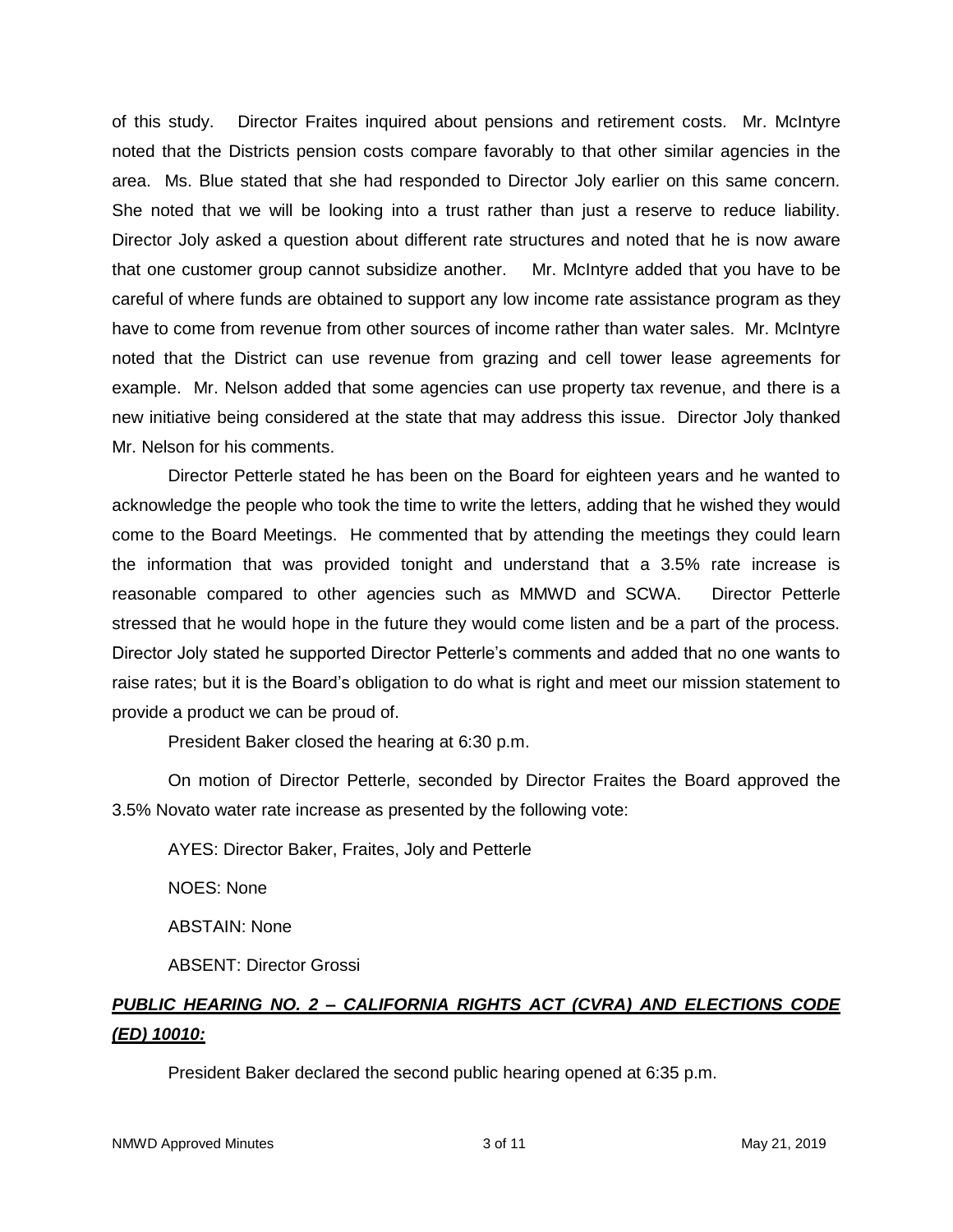Mr. McIntyre opened the discussion by reminding the Board that this is the second of five scheduled public hearings related to the transition process from at-Large to by-District elections. He stated that tonight's public hearing will be to gather additional information to be used in the development of proposed division map alternatives. At the third and fourth public hearings, draft maps will be presented to solicit input from the public and the Board. The fifth and final public hearing will be held to approve the selected map by adopting an ordinance moving to by-division elections. Mr. McIntyre added that the public will also have a chance to comment on the proposed maps as part of the June 25th Board Meeting in West Marin.

Mr. Nelson of District legal counsel introduced special counsel Tom Willis, and demographers Chris Chaffee and Nic Zateslo. Mr. Chaffee noted that his presentation will be essentially the same as the one at the prior hearing, but will allow for comment in the event there are new members from the public in attendance. Mr. Chaffee stated that once the election process transitions to by-district elections, redistricting is done every ten years after the census. Director Joly asked we can have a meaningful difference on the number of voters. Mr. Chaffee replied that the count is based on the number of people, not voters. Director Joly clarified that the point of his question was about voting fairness. Mr. Chaffee responded that the Supreme Court only has one standard, one vote for one person. Mr. Chaffee confirmed it is not who is registered to vote, or citizenship, but always the total population that governs. He stated that by October the Supreme Court will look at the voter aspect, but the focus under the law as it now stands is to have districts equal in population and functionally, contiguous.

Mr. Chaffee stated that NMWD has three areas that are not contiguous, Marshall, West Marin, and Oceana Marin. He added we need to maintain communities of interest and that is where we need public testimony. Mr. Chaffee added, that although one or more race or ethnic groups are protected by the voting rights act, ethnicity or race cannot be the predominate factor determining where the lines are drawn. He stated that communities of interest could be areas of similar interests, such as seniors, or zones based on elevations. Mr. Chaffee added that they will look at the lines used to distinguish voting areas of other elections and the City of Novato's map. Director Baker asked if the City of Novato adopted their map yet. Mr. Chaffee replied that it is being voted on tonight.

Mr. Chaffee stated we need to keep the District compact in appearance and function, with no racially polarized voting. He added the vast majority of the population within the District is in Novato at 85%, then there are three other islands of population; the median division would have around 12,305 (plus or minus 5%) in population. Mr. Chaffee recognized that the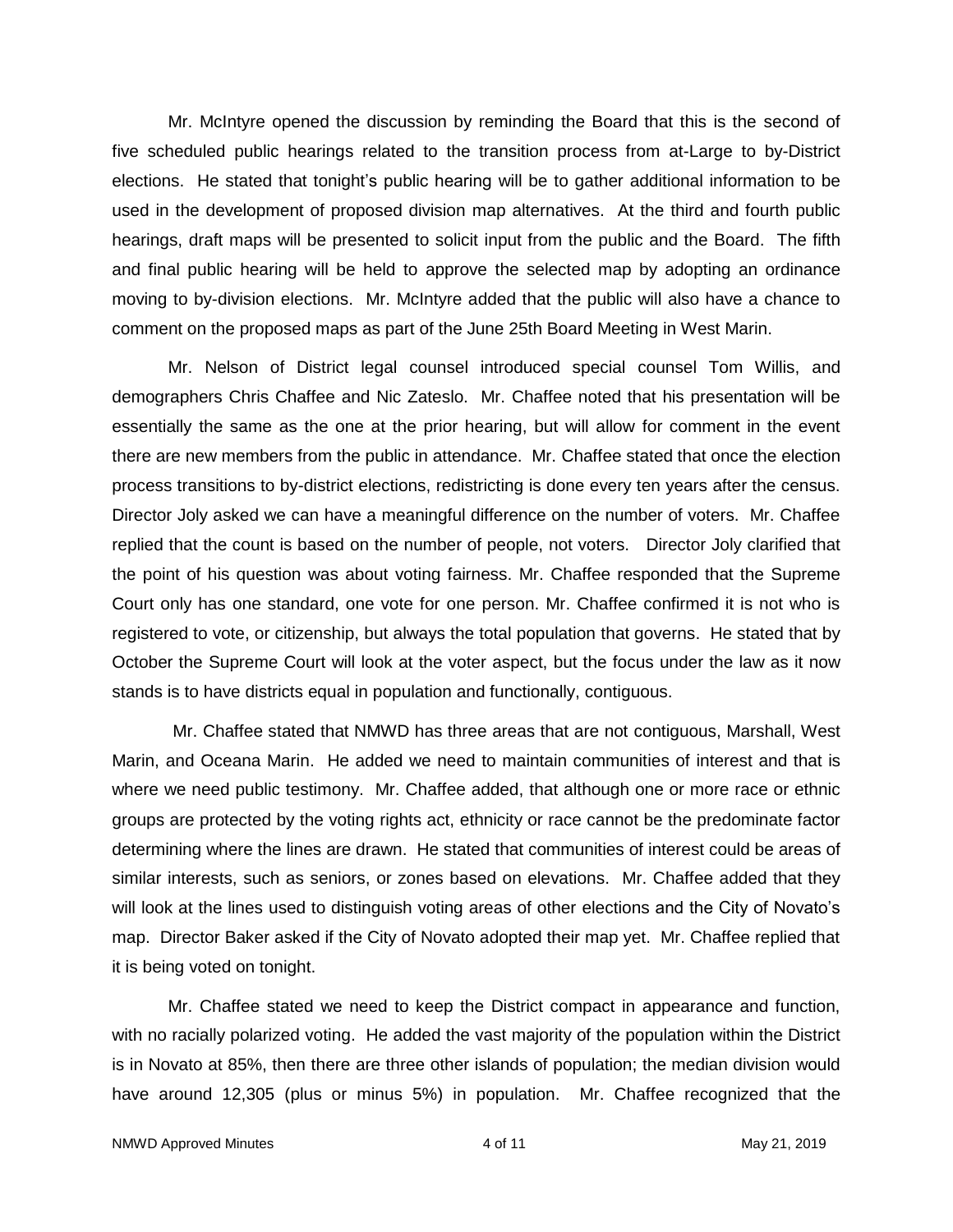registered voters' population was almost 39,000 and amazingly there is one registered voter in Sonoma County. He added the first draft maps will be available on the  $28<sup>th</sup>$  and the maps will be introduced at the third hearing, adding we are hoping for public input. Mr. Chaffee stated that depending upon the input, a second set of draft maps will be available for the fourth hearing, and the final maps will be available in July, prior to the contemplated adoption of an ordinance moving to by-division elections of Directors.

Director Joly asked what happens if after the Board makes the decision and a number of citizens object. Mr. Chaffee responded that they could sue under the CVRA. Mr. Nelson added that the focus of the CVRA is to get agencies to move to by-district elections. Once that happens, any challenge to the divisions as drawn is much harder, unless the variance of the population within the divisions goes over the allowed 10% population, or the lines are drawn incorrectly or are based on improper considerations. Director Petterle asked whether the City of Novato's map could be considered gerrymandering. Mr. Chaffee replied that if it is not the principal reason then no, but there has to be a rational reason for creating a district or supporting the incumbents. Mr. Willis added there is a common law principle that states there is nothing wrong with avoiding forcing incumbents out of office, under state law there is a policy against even considering incumbency, but it has less application to local jurisdictions.

Director Fraites stated that he and Director Grossi were re-elected in November 2018, he asked if they were both put in the same district, would they lose two years out of their four year term. Mr. Willis replied that by law they cannot shorten incumbent's terms. Director Fraites asked if he didn't run in 2020, could you still have two directors in the same district. Mr. Willis responded that one incumbent would still be considered at-large during his term. Mr. Willis added that incumbency can be taken into consideration when they select the sequence of elections. Director Baker stated the he is aware the City of Novato is close to finishing, and is also aware of parallel activities with Novato Sanitary, Novato Unified School District and Novato Fire Protection District. He added they all represent Novato, but we also need to represent West Marin. Director Baker asked if it is feasible to have some similarity to the other agencies' maps. Mr. Chaffee stated they have looked at other local agency maps, but are not supposed to start drawing our maps until after two hearings, and at this time we need more input from the public and the Board.

Director Joly noted that the City of Novato map did not include the islands. Mr. Chaffee stated that all the islands together would represent one third to one half of a proposed district. Mr. Chaffee stated that they will also consider freeways and waterways. Mr. Chaffee added at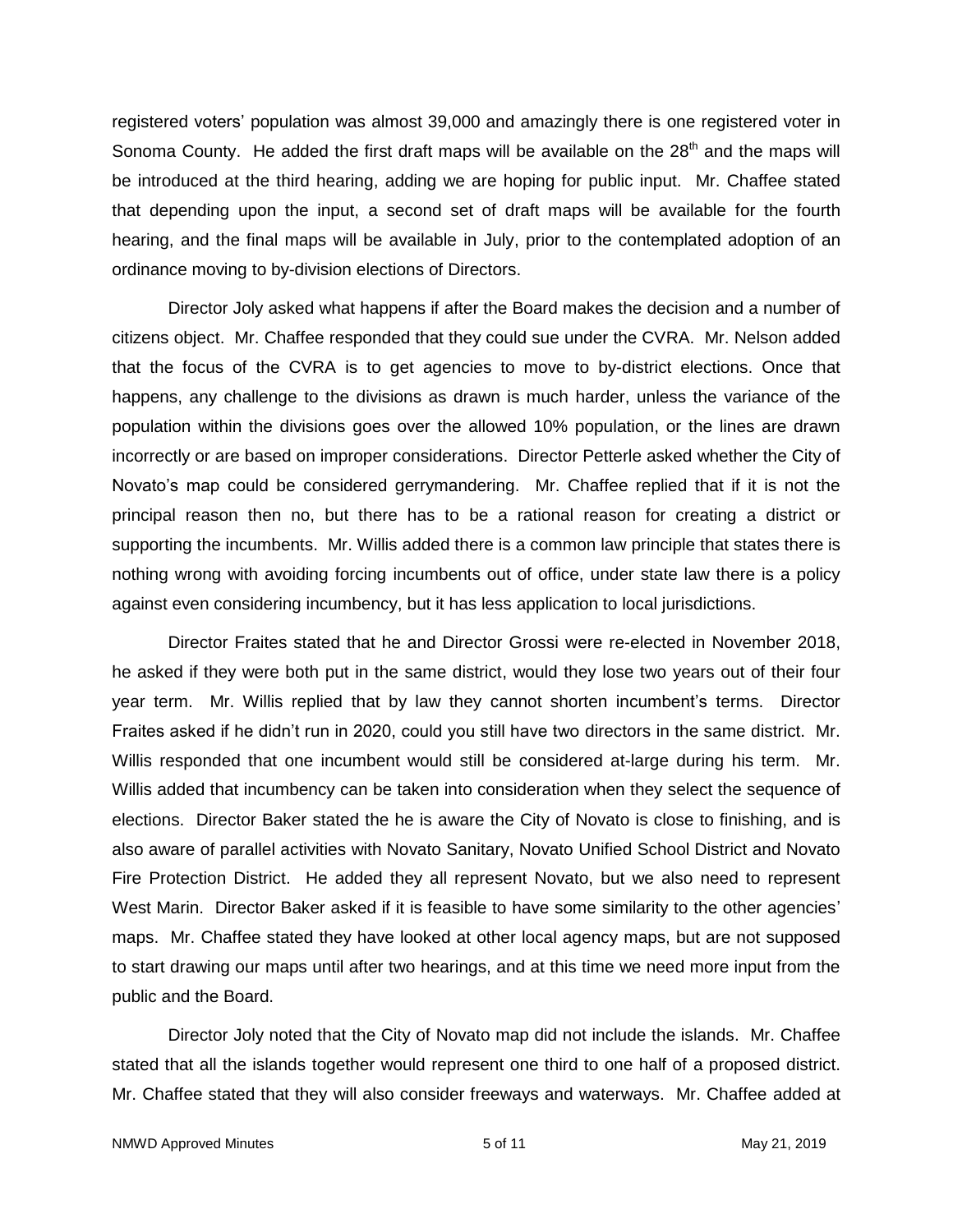the next presentation they will superimpose the City of Novato map over our maps. Director Baker asked to add the maps of Novato Sanitary District and Novato Fire Protection District if that does not look too busy. Mr. Chaffee replied that they can shade it so you can see it side by side. Director Baker also requested that they consider where the incumbents live. Director Joly asked if we have had any public input. Mr. McIntyre responded that we have had none so far. Director Fraites stated that at some point we will need to look at where the incumbents reside on the map. Mr. Chaffee reiterated that this will be part of the discussion of the sequence of elections.

Mr. Willis announced to the Board that it would be good to articulate to Mr. Chaffee what you want him to consider, communities of interest, incumbencies, and how to prioritize the boundaries. He added that it is better to look at these matters now rather than at the end, and easier to fix any problems with small corrections. Director Joly asked if Mr. Chaffee has a list of communities of interests. Mr. Chafee replied that the public hearings are there to provide the public's input into communities of interest, and now is the time for the Board to make suggestions. Mr. Willis told the Board to tell the demographers what policies they want them to consider, maybe the elevation zone maps, or if it is helpful to consider the City's map, those kinds of things. Mr. Chaffee added that maybe you want to consider the City lines, which neighborhoods should be together, etc. Director Petterle pointed out that the lines are deceptive and the maps do not show slopes, noting when you divide the areas the topography should be considered. Mr. Clark added that the areas that are served by recycled water may be a consideration. Director Petterle stated that West Marin may have a lot in common with the agricultural areas of Novato, and the mapping should consider those that have different elevation zone rates. Director Fraites added that there are rural areas in Novato, then downtown the population is dense in the northwest quadrant; the more typical suburban area is in San Marin, Hamilton is special, and may not want to be divided. Director Petterle added that our district is very different; there is the City of Novato and then also Bel Marin Keys and Bahia, which is County of Marin.

Mr. Vogler commented that the government is telling people what that can and can't do. He added that land use is a perspective; West Marin is in the County, islands in Novato are County, they have a lot in common based on what the City or County dictates. Director Baker stated that some of the islands are surrounded by the City even though they are in the County, yet they consider themselves part of Novato and interact with the City and with Novato Fire for example. Director Fraites commented that West Marin should be kept in one group for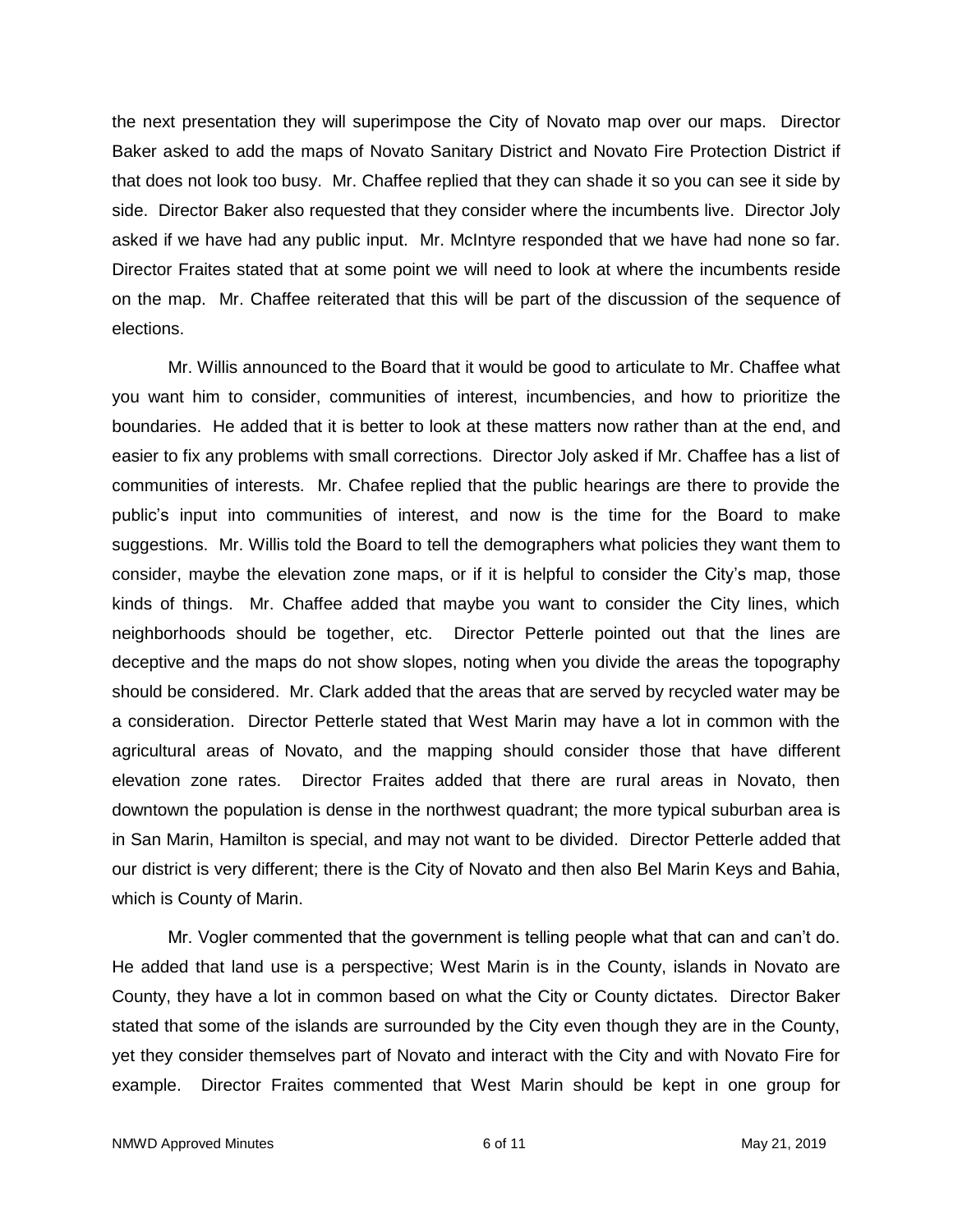representation, and they may need to take some of Novato by Stafford Lake to make the population requirement, adding Director Grossi would probably be happy with that too. Mr. Willis agreed that area would be closer to West Marin. Director Petterle stated that we would also need to include Indian Valley. Mr. Chaffee added that we will need to balance the populations, take the islands into consideration and work east to stay within the 5% deviation. Director Baker noted that Supervisor Rodoni represents West Marin, and his district includes part of Novato, and we should look at Indian Valley, Pleasant Valley, and West Marin together. Mr. Willis asked if Highway 101 should be a boarder. Director Petterle stated that most of the population is on one side of 101.

Mr. McIntyre reminded the Board that we need to have the first draft of the maps done in one week. Mr. Chaffee responded that they will present the maps and then the Board can comment on them and they will supply three draft maps. Mr. Willis added the third hearing is when they will be able to give the best input. Mr. Nelson reminded the Board that all comments need to be public, and that some of their questions and concerns may already be settled once they look at the maps. Mr. McIntyre stated that at the next meeting we will have the first set of maps and the discussion will be more interactive. Mr. Chaffee stated on June  $4<sup>th</sup>$  we will have discussion about the first draft of maps, and the second drafted maps on the  $18<sup>th</sup>$ . Mr. Nelson added that once you see the maps it makes it more alive and easier to compare interests and diversity. Director Joly asked if they will be provided in the agenda package. Director Petterle requested that some of the streets be labeled to help with identification of each area. Director Joly ended the discussion by thanking the demographers and legal counsel.

President Baker declared the second public hearing closed at 7:35 p.m.

### *GENERAL MANAGER'S REPORT*

Mr. McIntyre announced that he had nothing to report.

#### *OPEN TIME*

President Baker asked if anyone in the audience wished to bring up an item not on the agenda and there was no response.

#### *STAFF/DIRECTORS REPORTS*

President Baker asked if staff or Directors wished to bring up an item not on the agenda and the following items were discussed:

Mr. Clark reported on the possibility of PG&E shutting off power in Marin for several days this summer/fall when fire danger is high. He stated that staff is developing an action plan

```
NMWD Approved Minutes 7 of 11 May 21, 2019
```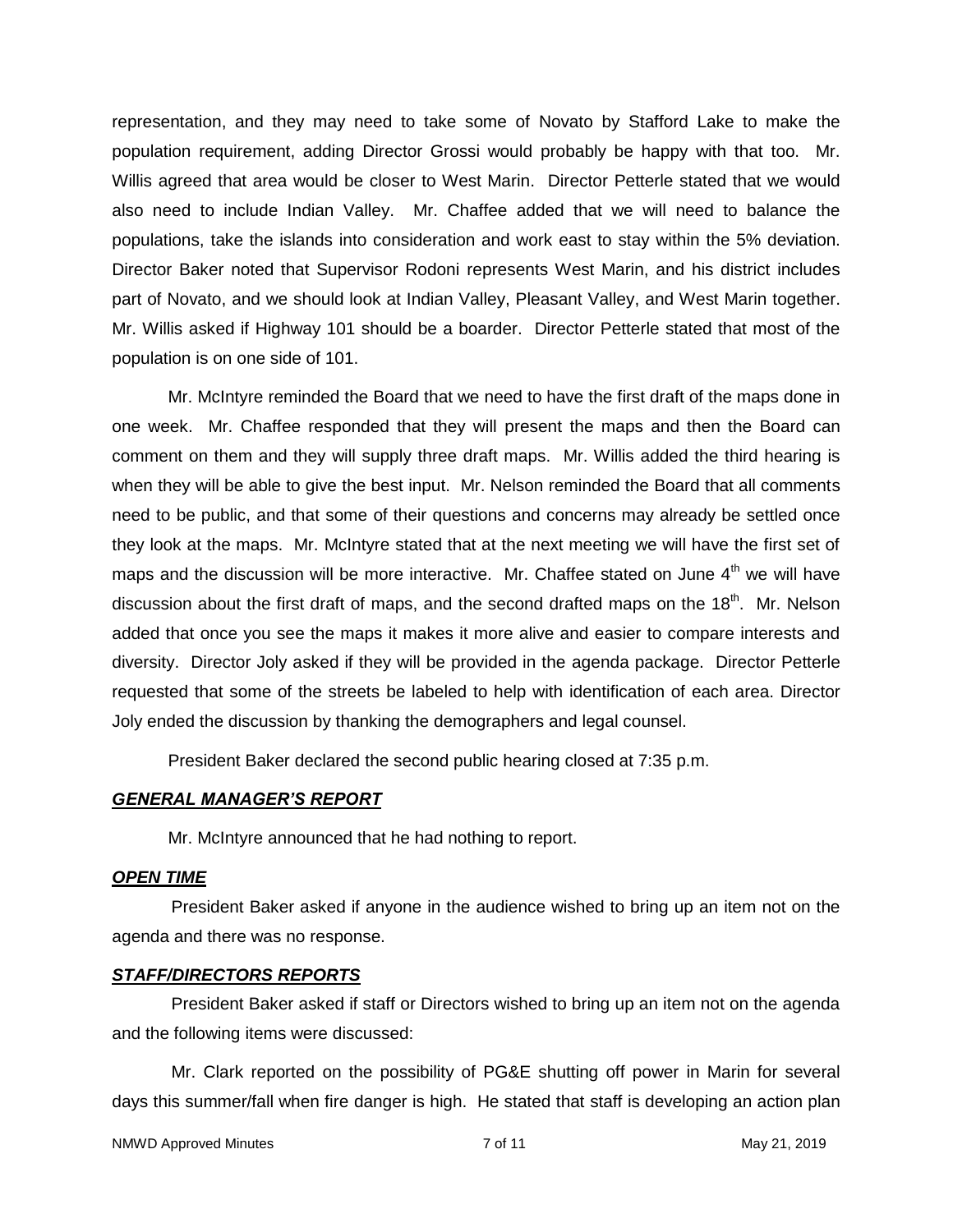to appropriately respond to extended power outage scenarios. Mr. Clark added that his hope is that PG&E will tell us in advance so we can prepare for the outage and noted that we do not have enough generators or fuel to last seven days. Mr. Clark also commented that we are not the only ones, the hospitals, public schools and others will be overwhelmed and the City and the County have a lot of questions for PG&E. Director Joly remarked that it seems like a political ploy, and asked if anyone has the authority over PG&E with this situation. Mr. Clark replied that the PUC may have some say; however across the state other power companies are doing the same. Director Petterle stated that without power we cannot pump the water to fight the fires, so PG&E may be liable if they shut the power off and shut down our pumps. Director Fraites commented that they need to install underground utilities to solve this problem.

Mr. Vogler reported on two planned aqueduct shutdowns that will take place in June associated with SCWA's aqueduct relocation work near the S. Petaluma Blvd overpass on Hwy 101. He stated that Caltrans needs to revise the grade of the southbound onramp at this overpass and in order to do so; a small portion of SCWA's aqueduct will need to be relocated. Director Joly asked how long the shutdowns will be. Mr. Vogler replied the duration will be sixteen hours but we will allow a twenty hour timeframe to be sure we have enough water stored to supply us for two full days without access to SCWA water. Director Baker asked if MMWD is included in the planned shutdown. Mr. Vogler confirmed that they have been informed that they cannot take water during the shutdown period and they are storing extra water now to prepare for the shutdown.

### *MONTHLY PROGRESS REPORT*

The Monthly Progress Report for April was reviewed. Mr. McIntyre reported that water production in Novato was down 5% from one year ago and down 3% fiscal year to date. In West Marin, water production was down 4% from April one year ago and up 7% fiscal year to date. He noted that Stafford Treatment Plant production was up significantly from last year and closely matches that of fiscal year 2016-17. Mr. McIntyre also advised the Board that Recycled Water production was up 98% from one year ago and up 25% fiscal year to date. He noted that Stafford Lake and Lake Sonoma are essentially full and Lake Mendocino is at 106% capacity. Mr. McIntyre also stated that Oceana Marin discharge was twice as much as last year and overall we came through the wet weather season very well. He added that the under Utility Performance interruptions, we had an increase due to notifications associated with a leak repair at Montego Keys. Under Safety/Liability we currently have thirty-two days without a lost time injury. On the Summary of Complaints and Service Orders, the Board was apprised that the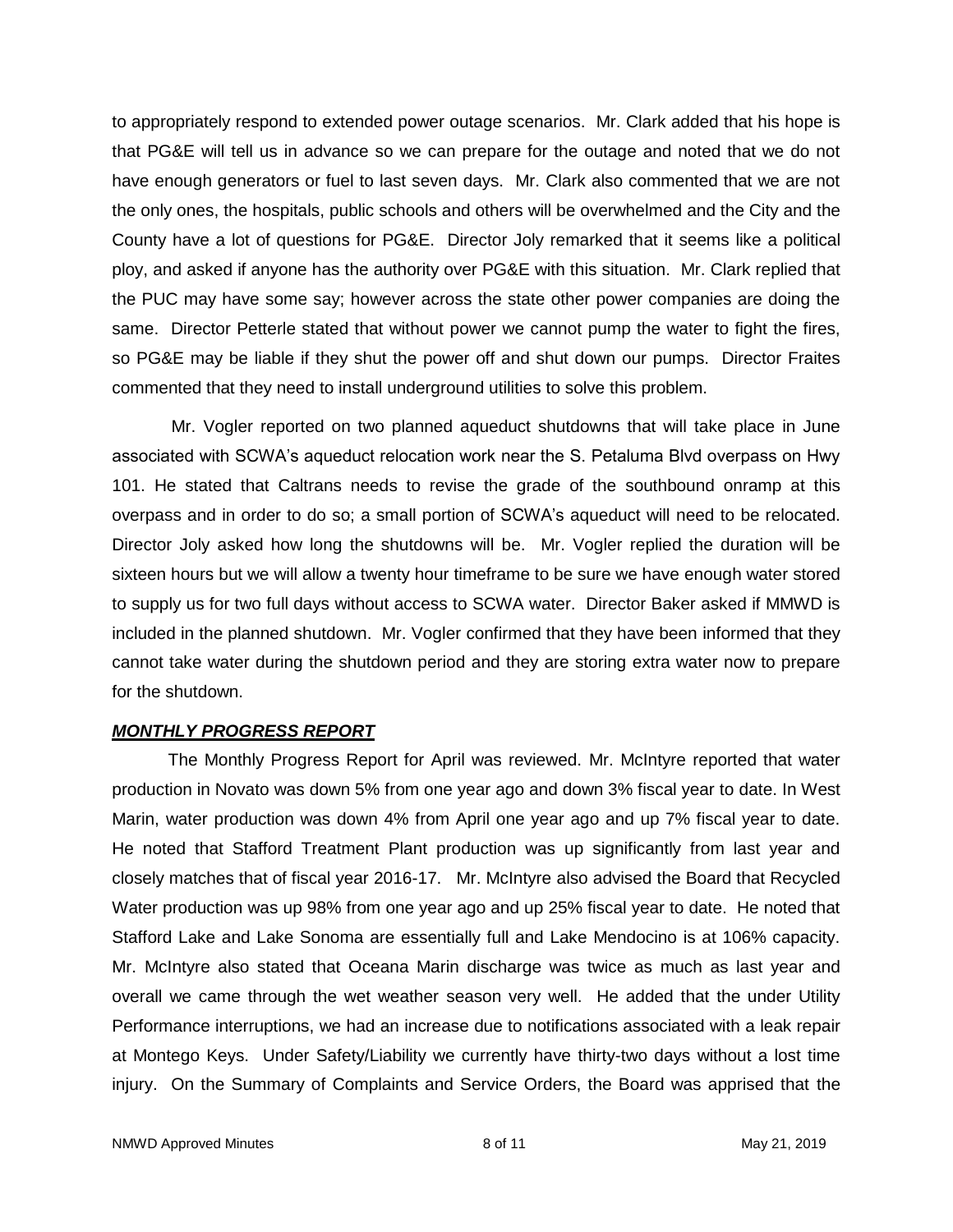overall numbers of complaints/service orders are up 28% from one year ago. Mr. McIntyre noted that the primary reason for this increase is due to increased customer water awareness due to AMI implementation. Mr. McIntyre also stated that year to date bill adjustment expenditures of \$105,000 are well below the \$142,000 expended last year at this time.

Ms. Blue reported on the April 2019 investments, where the District's portfolio holds \$19.3M earning a 2.37% average rate of return. Ms. Blue noted the LAIF rate is 2.45%. Director Joly asked staff to look into changing our self-insurance liability practice. Ms. Blue replied that she is meeting with our broker this week to look at other options. She stated that interest rates increased slightly leveling out at 2.45%. Director Joly asked to have some additional investment policy discussion as the LAIF investment percentage is getting up there at 40%. Ms. Blue replied that she will look into his concern.

### *CONSENT CALENDAR*

On the motion of Director Fraites, and seconded by Director Joly the Board approved the following items on the consent calendar by the following vote:

AYES: Director Baker, Fraites, Joly and Petterle NOES: None ABSTAIN: None ABSENT: Director Grossi

## *AVESTA WATER FACILITIES NOVATO- 516 HOSPITAL DRIVE, NOVATO APN 157-690-52*

On the Consent Calendar, the Board approved the Avesta Water Service Agreement for the Hamilton Hospital Assisted Living Facility at 516 Hospital Drive in Novato. This assisted living facility includes 48 senior assisted living units and 32 senior memory care units.

## *CONTRACT AMENDMENT FOR ENGINEERING SERVICES – WHITE AND PRESCOTT*

Also under the Consent Calendar, the Board approved a contract amendment for engineering services with White and Prescott. The current contract amount has not been completely expended; however planned expenditures coupled with upcoming tasks make a contract amendment necessary.

### *INFORMATION ITEMS*

# *BUDGET REVIEW – PROPOSED FY 19/20 BUDGETS NOVATO AND WEST MARIN SERVICE AREAS*

Mr. Blue reviewed the proposed FY 19/20 Budgets for Novato and West Marin Service Areas. She stated that essentially this is the same budget the Board previously reviewed with a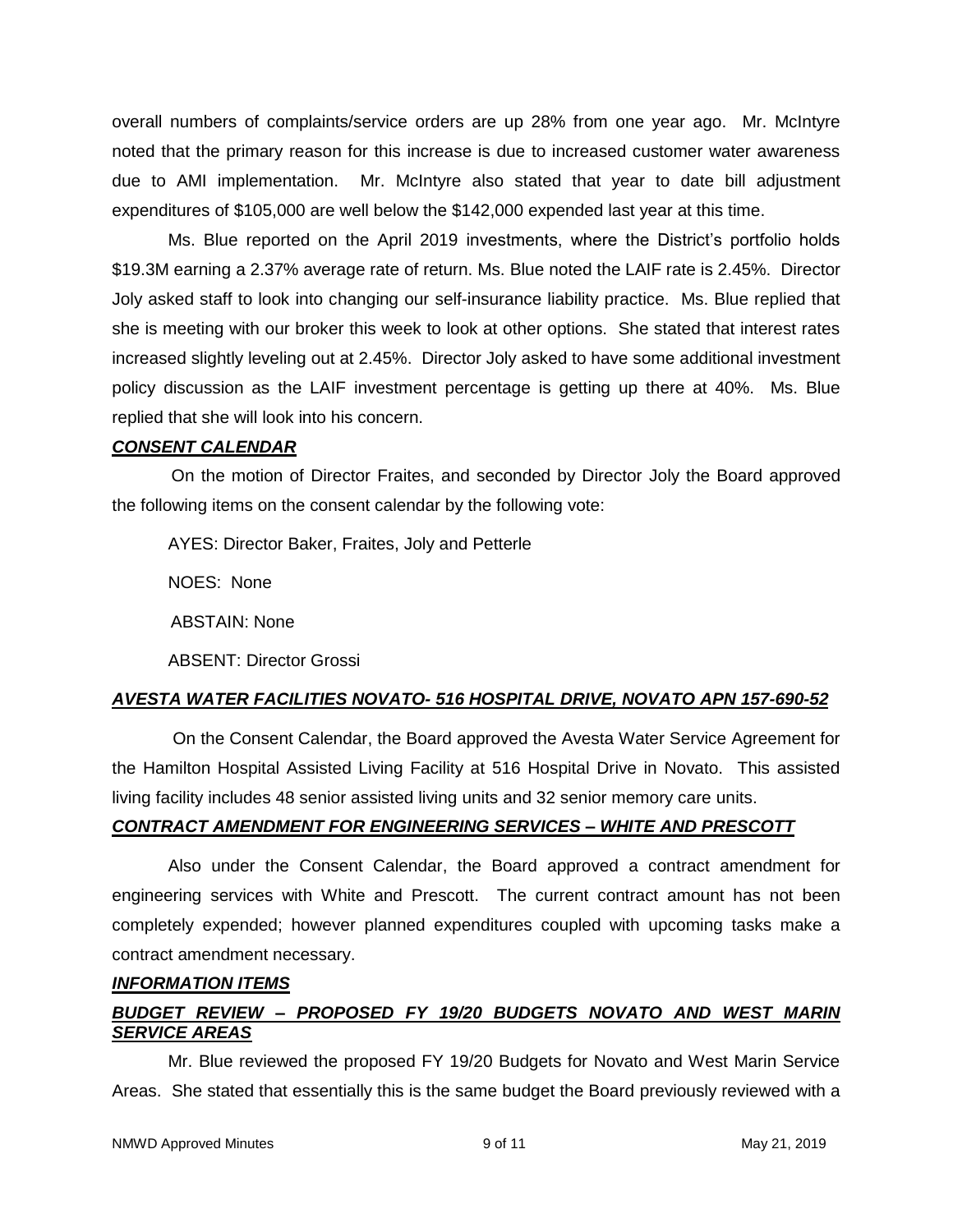few changes. Ms. Blue noted two projects were added to the CIP, installation of an emergency generator at the treatment plant and a West Marin CIP project for bromide removal. She noted \$16,000 in increased operating costs are due to chemical treatment and sludge disposal cost increases. Ms. Blue commented that staff has also made the decision to pay off the small remaining balance of the two West Marin revenue bond loans, (PRE-1 and PRE-6), which will save the District money in the long term. Additionally, Ms. Blue stated that the connection fee projection is \$2.2M this year, this number changed since the last budget review, because more connection fees were received. Director Joly asked if the \$2.2 million is a net increase. Ms. Blue replied it is.

#### *FY 18-19 THIRD QUARTER PROGRESS REPORT – OPERATIONS/MAINTENANCE*

Mr. Clark reported that we had several more inches of rain in the last few days, so we are close to 39 inches of rain this year. He stated the Stafford Treatment Plant started up right after completion of the clearwell coating project and noted that it was an easy start up. He added the operators re-plumbed the clearwell piping and turbidity monitors. Mr. Clark stated that the Wild Horse Tank electrical service was relocated after it failed. Mr. Clark reported that while generators were deployed during the winter months, overall the storms did not affect us much and the generators did not have to run for long. Mr. Clark discussed the AMI project and how it relates to backflow, and cross connection staff have identified six hundred customers in the Bel Marin Keys area that will need backflow devices installed to bring them into compliance.

Mr. Clark added that in West Marin, we continue to work on a plan to reduce disinfection byproducts, emphasizing our biggest challenge will be July through September. He reminded the Board that we have hired a consultant to help us develop an action plan to address this issue. Mr. Clark also reported we had a pump failure at the Tahiti Way lift station but had the necessary spare parts to repair it. Director Baker asked if we should look to put something else in its place. Mr. Clark replied that we have pump station redundancy at this location and routinely replace the wearable parts every four years but this time it wore out in three years. Director Baker asked how we learned about the failure. Mr. Clark responded that our SCADA system alerted us of the problem.

### *MISCELLANEOUS*

The Board received the following miscellaneous items: Disbursements – Dated May 9, 2019, Disbursements – Dated May 16, 2019 and Novato Chamber Leadership Novato 2019 Graduation Ceremony– Julie Blue.

The Board received the following news articles: West Marin faces better representation on North Marin board; NOVATO – Fire district begins election transition: Fire board increases